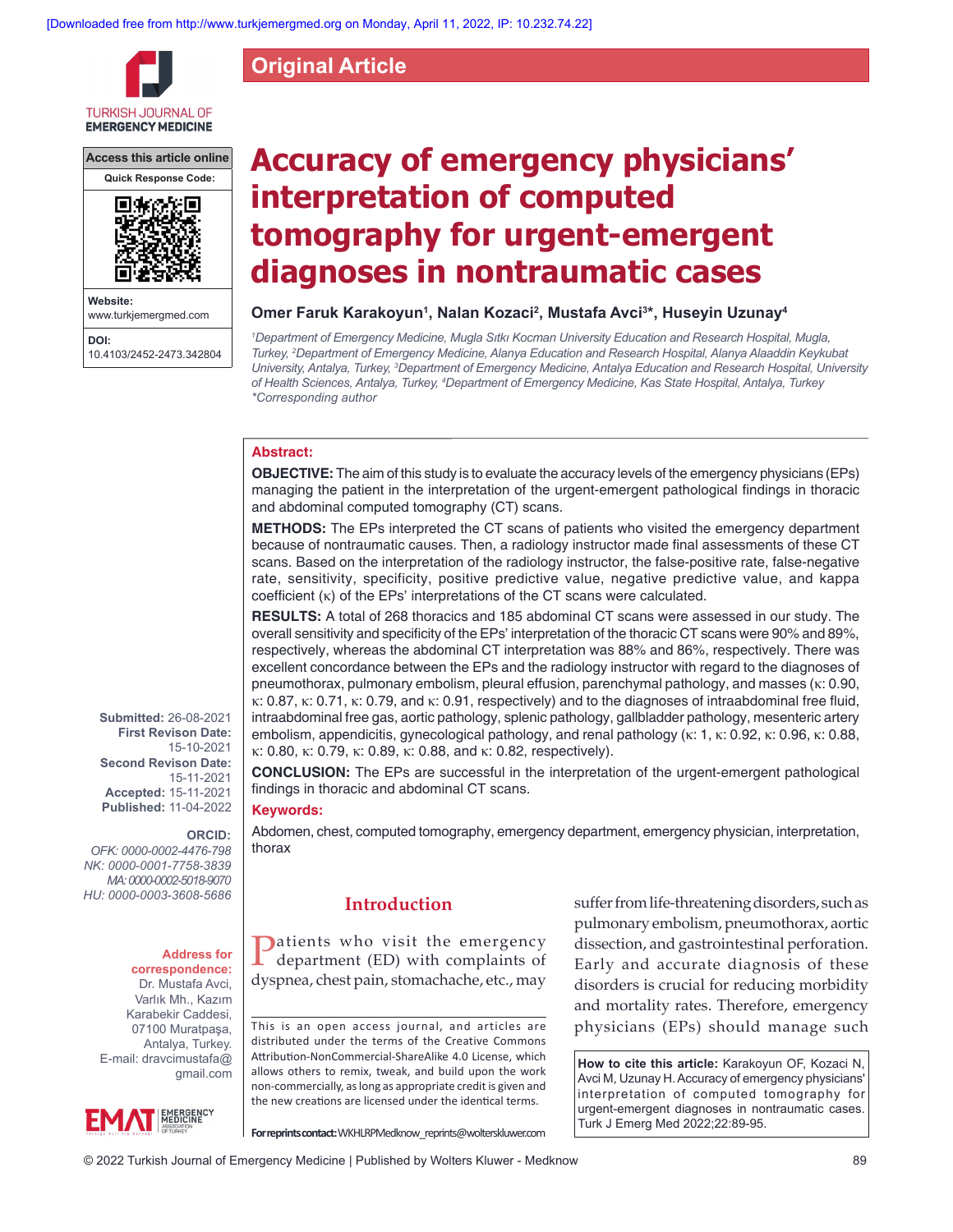Karakoyun, *et al*.: Accuracy of emergency physicians' interpretation

# **Box‑ED section**

## **What is already known on the study topic?**

- The use of computed tomography (CT) in emergency departments (EDs) is widespread, as CT is a fast imaging method and expedites ED procedures
- To avoid misinterpretations, the radiologist interpreting the CT scan needs to be familiar with the clinical condition of the patient.

# **What is the conflict on the issue? Has it important for readers?**

- EPs play a critical role in the management of patients. They are primarily responsible for patients from admission to the ED to discharge
- In our study, we aimed to determine the accuracy levels of EPs in identifying pathological findings on the CT scans of patients who were admitted to the ED because of nontraumatic causes and underwent thoracic or abdominal CT imaging.

## **How is this study structured?**

- This was a single-center, prospective cohort study that includes data from approximately 453 patients.
- **What does this study tell us?**
- EPs are generally highly accurate in the diagnosis of the urgent‑emergent pathological findings in thoracic and abdominal CT scans.

patients accordingly. Physical examination, laboratory tests, and imaging are the methods used in the ED for the diagnosis of life-threatening diseases. EPs prefer the least invasive methods for diagnosis.<sup>[1]</sup> X-ray radiography, ultrasonography, computed tomography (CT), and magnetic resonance imaging are frequently used in EDs. The use of CT in EDs is widespread, as CT is a fast imaging method and expedites ED procedures.[1,2] Although CT has become increasingly common, the accurate interpretation of CT requires a high level of knowledge. To avoid misinterpretations, the radiologist interpreting the CT scan needs to be familiar with the clinical condition of the patient. However, this is not often the case. Studies on this issue have concluded that the number of radiologists is limited and that on-call radiologists do not have sufficient clinical information of the patients.[2,3]

EPs play a critical role in the management of patients. They are primarily responsible for patients from admission to the ED to discharge. Moreover, EPs provide the most detailed information on the clinical condition of patients. Therefore, EPs in charge should be able to interpret CT scans and recognize pathologies those are life-threatening and require quick intervention.<sup>[3]</sup>

In our study, we aimed to evaluate the accuracy levels of EPs in identifying urgent‑emergent pathological thoracic (aortic aneurysm or dissection, emphysema, bronchiectasis, bullous lung disease, etc.,) and abdominal (cholecystitis, pancreatitis, liver abscess, splenic infarction, renal infarction, diverticulitis, ileus, etc.,) findings in the CT scans of patients who were admitted to the ED because of nontraumatic causes and underwent thoracic or abdominal CT imaging.

# **Methods**

# **Study design and setting**

This prospective, observational, cross-sectional, single-center study was conducted in the ED of a tertiary hospital between November 2017 and September 2018. The study was approved by Antalya Education and Research Hospital Clinical Research Ethics Committee with the number of 11/02 on June 23, 2017.

# **Definitions**

The participants in the study were eight resident EPs with at least 2 years of experience in the ED. The EPs received theoretical and practical training from an instructor in the radiology department on the interpretation of thoracic and abdominal CT scans. These trainings were given on weekly training day of ED for a total of 8 h for 2 consecutive weeks. The practical training was given for a total of 16 h in 2 days. CT scans of the patients were performed at the CT unit of the ED with a Hitachi® 16-slice CT scanner. Thoracic CT scan angiographies were obtained in patients with suspected pulmonary embolism. Arterial phase imaging was performed in patients with suspected aortic pathologies. In patients with suspected renal stones, abdominal CT scans were unenhanced. Other patients, abdominal CT scans were enhanced using intravenous contrast agents.

# **Selection of participants**

The power analysis was performed using G\*Power version 3.1.9.7 (2020) for Windows 10 (Universitat Düsseldorf, Germany), referencing similar studies in the literature. With a power of 0.95 and a Type 1 error rate of 0.05, the sample size was calculated as 147. Patients who were admitted to the ED for nontraumatic reasons during the shifts of the EPs participating in the study, who underwent thoracic or abdominal CT imaging, and who were aged 0–99 were included. Patients who underwent thoracic or abdominal CT scans during the shift of resident EPs were included in the study consecutively. Written informed consent was obtained from each patient or patient representative participating in the study at the time of enrolment. Patients whose thoracic or abdominal CT scans were performed in another health institution and patients who had a CT scan due to trauma were not included in the study.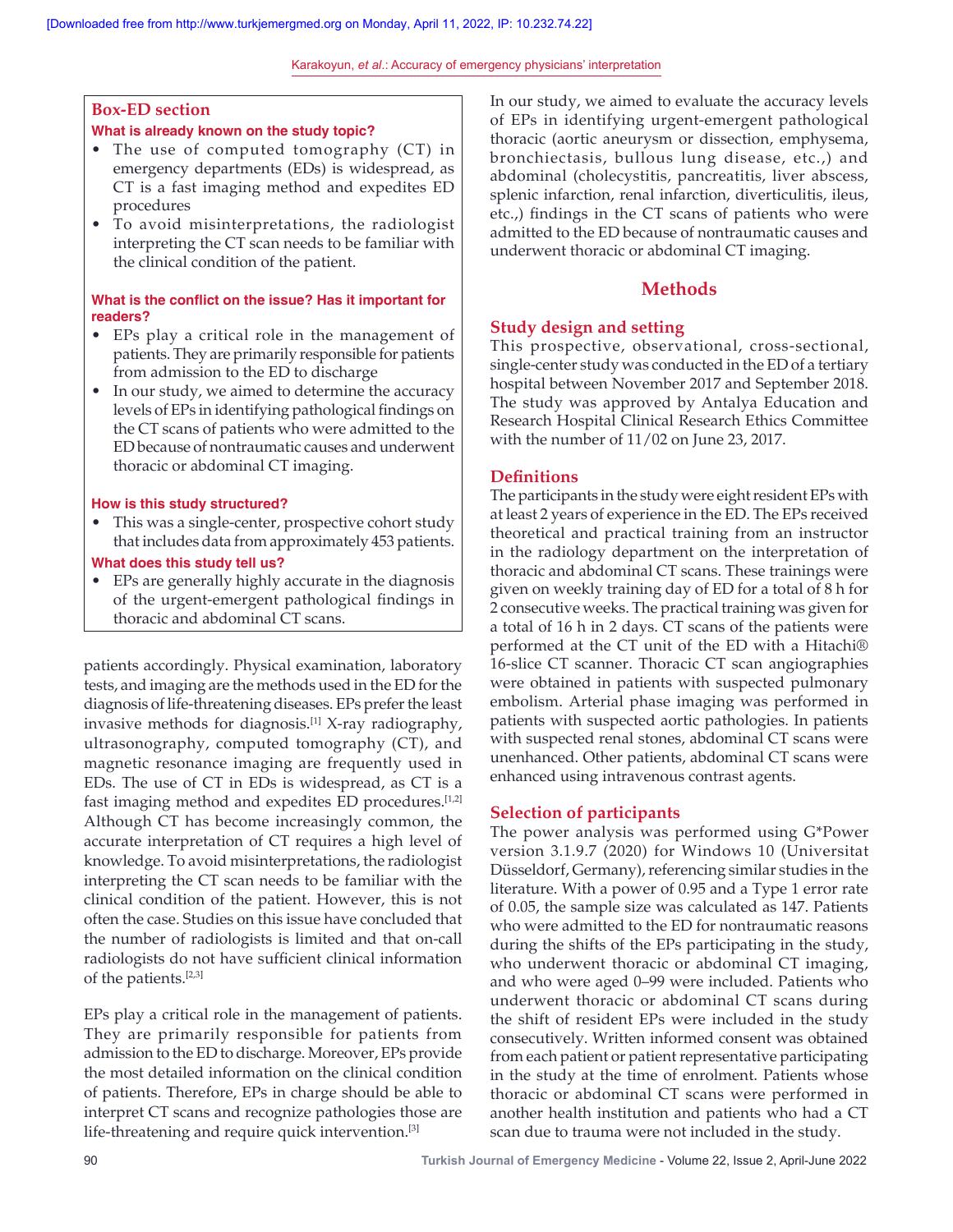## **Data collection**

A data collection form consisting of four pages was filled out for each patient included in the study. The first page was the patient consent form. The demographic information, complaints at the time of admission, vital signs, physical examination findings, and clinical outcomes of the patients were recorded on the second page of the form. The third and fourth pages of the form consisted of tables detailing the life-threatening pathologies for each organ according to the interpretation of CT scans. The pathologies of the thoracic organs are listed in Appendix A, while the pathologies of the abdominal organs are listed in Appendix B [Supplementary Materials 1 and 2].

The pathologies of each thoracic and abdominal organ were defined as follows:

- Vascular pathologies: Aortic aneurysm, aortic dissection, pulmonary embolism, pulmonary artery aneurysm, and mesenteric ischemia
- Lung pathologies: Emphysema, bronchiectasis, bullous lung disease, honeycomb lung, pneumonia, pneumothorax, pleural effusion
- Mediastinum pathologies: Pneumomediastinum, hiatal hernia
- Gallbladder pathologies: Gallstones, cholecystitis, cholangitis, and choledocholithiasis
- Pancreas pathologies: Pancreatitis, pancreatic cysts, and pancreatic abscess
- Hepatic pathologies: Hepatic infarction, liver cysts, metastatic liver mass, and liver abscess
- Splenic pathologies: Splenic infarction, splenic rupture, and splenic cysts
- Renal pathologies: Urinary tract stones, hydronephrosis, renal cysts, renal infarction, and renal artery embolism
- Intestinal pathologies: Intestinal hernia, diverticulitis, intestinal wall edema, appendicitis, and ileus
- Gynecological pathologies: Ovarian cysts, ovarian torsion, uterine diseases, and pelvic inflammatory disease.

## **Study protocol and follow‑up evaluation**

In CT scans, the collimation slice thickness is 5 mm and 3.75 mm, and the reconstructive slice thickness is planned as 1.25 mm. In addition, 430 field of view, 225 mA/120 kV values were taken in the sections.

The thoracic and abdominal CT scans were initially interpreted by the EPs who were responsible for patient care. Then, the radiology instructor who trained the interpretation of thoracic and abdominal CT scans made final interpretations of these CT scans. The EPs and radiology instructors were blind to each other during the assessment of CT scans.

## **Statistical analysis**

Data were analyzed using the IBM SPSS Statistics program version 22.0 software package (SPSS Inc., Chicago, IL, USA). Based on the interpretation of the radiology instructor, the false-positive rate, false-negative rate, sensitivity, specificity, positive predictive value (PPV), negative predictive value (NPV), positive likelihood ratio, and negative likelihood ratio values and kappa coefficient (κ) of the EPs' interpretations of CT scans were calculated. Concordance was determined according to κ values. A κ value of >0.75 was regarded as perfect concordance, 0.40–0.75 as moderate concordance, and <0.40 as weak concordance.[3] Finally, the interpretation accuracy levels of EPs were compared. For the analysis of demographic data, frequency distribution and the Chi-squared test were used. A *P* < 0.05 was considered statistically significant.

## **Results**

A total of 479 forms were completed for the study. Twenty-three patients were excluded because of CT scans were performed due to trauma, 3 patients were excluded because of CT scans were performed in other centers. 453 patient forms were included in the study. Thoracic CT scan was performed in 268 patients and abdominal CT scan in 185 patients.

## **Thoracic computed tomography evaluation results**

The mean age of the patients who had thoracic CT scans was  $61 \pm 19$  years (min: 19 years, max: 94 years). Among these patients, 160 (60%) were male and 108 (40%) were female. The complaints of the patients in descending frequency were dyspnea 161 (60%), chest pain 69 (26%), overall poor medical condition 31 (12%), and other complaints 7 (2%). The prediagnoses of these patients before thoracic CT imaging were as follows: Pulmonary embolism 122 (45%), pneumonia 66 (25%), aortic dissection 50 (19%), pneumothorax 9 (4%), aortic aneurysm 4 (1%), and other pathologies 17 (6%). Intravenous contrast agents were used in 217 (81%) of the patients. The most common finding on the thoracic CT scans was pleural effusion [Table 1].

In the interpretations of the thoracic CT scans by the EPs, the highest false‑positive rate was in the diagnosis of pneumonia (35%), while the highest false-negative rate was in the diagnosis of aortic pathology (17%). There was perfect concordance between the EPs and the radiology instructor regarding the diagnoses of masses (κ: 0.91), pneumothorax (κ: 0.90), pulmonary embolism (κ: 0.87), pleural effusion (κ: 0.85), and lung parenchymal pathology (κ: 0.79). Moderate concordance was observed in the diagnoses of aortic pathology (κ: 0.75), pneumonia (κ: 0.72), pericardial effusion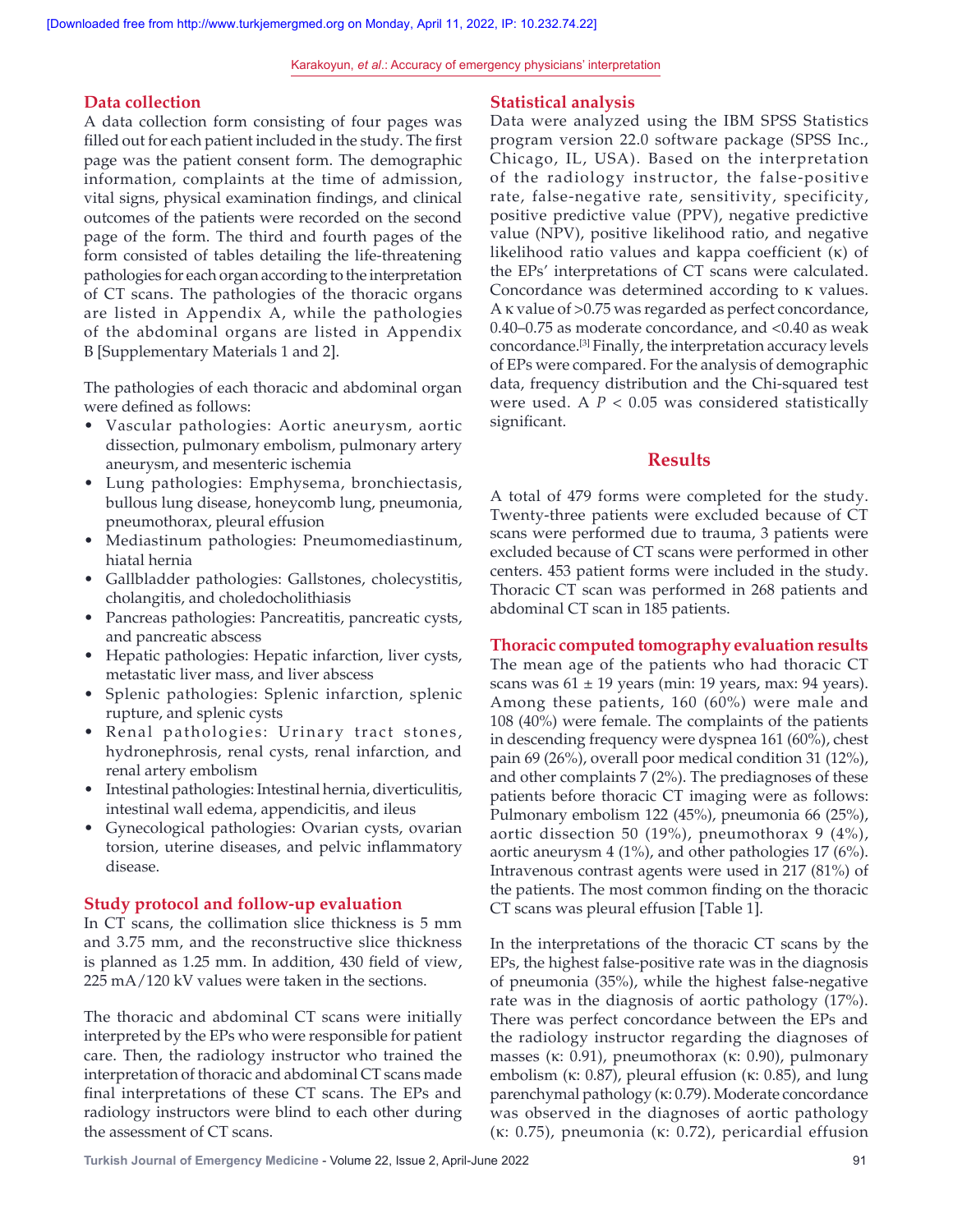(κ: 0.71), mediastinum pathology (κ: 0.70), and cystic lesions (κ: 0.70) [Table 1].

The sensitivity of the thoracic CT scan interpretation by the EPs was 90%, specificity was 89%, NPV was 79%, and PPV was 94%. The EPs achieved a sensitivity of 70% or lower when diagnosing pericardial effusion, aortic pathology, and mediastinum pathology [Table 2].

A total of 158 (59%) patients who underwent thoracic CT imaging were discharged from the ED, 63 (23%) were admitted to a ward, 37 (14%) were admitted to the intensive care unit, and 9 (3%) were transferred to another hospital. Among the patients, 268 (76%) were discharged with planned treatment, 34 (13%) were discharged with sequelae, 15 (6%) were discharged after full recovery, and 13 (5%) died.

# **Abdominal computed tomography evaluation results**

The mean age of the patients who had abdominal CT scans was  $56 \pm 20$  years (min: 7, max: 98 years). Among the patients who underwent abdominal CT imaging, 95 (51%) were male and 90 (49%) were female. The

#### **Table 1: Final diagnoses of patients that underwent thoracic computed tomography and accuracy of emergency physicians**

| <b>Final diagnosis</b>     | $n$ (%)  | <b>False</b><br>positive<br>(n) | <b>False</b><br>negative<br>(n) | к    |
|----------------------------|----------|---------------------------------|---------------------------------|------|
| Pneumothorax               | 6(2)     | 0                               |                                 | 0.90 |
| Pneumonia                  | 60 (22)  | 21                              | 7                               | 0.72 |
| Pulmonary embolism         | 28 (10)  | 7                               | 0                               | 0.87 |
| Cyst                       | 8(3)     | 1                               | 3                               | 0.70 |
| Mass                       | 39(15)   | 3                               | 3                               | 0.91 |
| Lung parenchymal pathology | 21(8)    | 1                               | 6                               | 0.79 |
| Pleural effusion           | 102 (38) | 7                               | 11                              | 0.85 |
| Aortic pathology           | 47 (17)  | 2                               | 17                              | 0.75 |
| Pericardial effusion       | 20(7)    | 4                               | 6                               | 0.71 |
| Mediastinum pathology      | 23(9)    | 0                               | 10                              | 0.70 |

κ: Kappa value

complaints of these patients were as follows: Abdominal pain 113 (61%), chest and epigastric pain 38 (20%), overall poor medical condition 17 (9%), vomiting 5 (3%), constipation 4 (2%), and other complaints 8 (4%). The prediagnoses before the abdominal CT scan were as follows: Acute abdomen 72 (40%), aortic dissection 51 (27%), ileus 22 (12%), acute appendicitis 10 (5%), gallstones 10 (5%), aortic aneurysm 4 (2%), mesenteric artery embolism 4 (2%), intraabdominal hemorrhage 4 (2%), gynecological pathology 2 (1%), and other pathologies 6 (4%). Among the patients, 167 (90%) were scanned with contrast.

Pancreas pathology was detected in the abdominal CT scans of one patient. The false-negative rate was high in the diagnoses of intestinal pathology (28%). There was perfect concordance between the EPs and the radiology instructor regarding the diagnoses of intraabdominal free fluid (κ: 1.00), aortic pathology (κ: 0.96), splenic pathology (κ: 0.96), intraabdominal free gas (κ: 0.92), appendicitis (κ: 0.89), gynecological pathology (κ: 0.88), renal pathology (κ: 0.82), gallbladder pathology (κ: 0.80), and mesenteric artery embolism (κ: 0.79). Moderate concordance was observed in the diagnoses of intestinal pathology (κ: 0.74), hepatic pathology (κ: 0.72), and intraabdominal mass (κ: 0.54) [Table 3].

The specificity, sensitivity, NPV, PPV, and area under the curve values of the interpretation of the abdominal CT scans by the EPs are presented in Table 4. In the EPs' interpretation of the abdominal CT scans, sensitivity, specificity, NPV, and PPV were 88%, 86%, 72%, and 94%, respectively. When diagnosing splenic pathology, hepatic pathology, gynecological pathology, mesenteric artery embolism, intraabdominal mass and intestinal pathology, the EPs achieved sensitivity values of 80% or lower [Table 4].

Among the patients who underwent abdominal CT imaging, 100 (54%) were discharged from the ED, 63 (34%) were admitted to a hospital ward, 19 (10%)

| Table 2: Accuracy of emergency physicians' interpretation of thoracic computed tomography scans |  |  |  |  |  |  |  |
|-------------------------------------------------------------------------------------------------|--|--|--|--|--|--|--|
|-------------------------------------------------------------------------------------------------|--|--|--|--|--|--|--|

| <b>CT</b> finding          | . .<br>Sensitivity (%) | Specificity (%) | PPV $(%)$ | NPV(%) | <b>PLR</b> | <b>NLR</b> | <b>AUC</b> | 95% CI          |
|----------------------------|------------------------|-----------------|-----------|--------|------------|------------|------------|-----------------|
| Whole thorax               | 90                     | 89              | 94        | 79     | 8          | 0.11       | 0.89       | 0.849-0.943     |
| Pneumothorax               | 83                     | 100             | 100       | 99     | 83         | 0.17       | 0.91       | 0.740-1.000     |
| Pneumonia                  | 88                     | 90              | 71        | 96     | 9          | 0.13       | 0.89       | 0.838-0.944     |
| Pulmonary embolism         | 100                    | 97              | 80        | 100    | 34         | 0.001      | 0.98       | 0.973-0.998     |
| Cyst                       | 63                     | 100             | 93        | 98     | 63         | 37         | 0.81       | $0.602 - 1.000$ |
| Mass                       | 92                     | 99              | 92        | 98     | 92         | 0.08       | 0.95       | 0.906-1.000     |
| Lung parenchymal pathology | 71                     | 99              | 94        | 98     | 71         | 0.014      | 0.85       | 0.738-0.973     |
| Pleural effusion           | 89                     | 96              | 92        | 93     | 21         | 0.11       | 0.92       | 0.886-0.964     |
| Aortic pathology           | 66                     | 99              | 96        | 97     | 66         | 0.34       | 0.82       | 0.843-0.912     |
| Pericardial effusion       | 70                     | 98              | 78        | 97     | 44         | 30         | 0.84       | 0.720-0.964     |
| Mediastinum pathology      | 56                     | 100             | 100       | 96     | 56         | 0.44       | 0.78       | 0.654-0.911     |

PPV: Positive predictive value, NPV: Negative predictive value, PLR: Positive likelihood ratio, NLR: Negative likelihood ratio, AUC: Area under the curve, CI: Confidence interval, CT: Computed tomography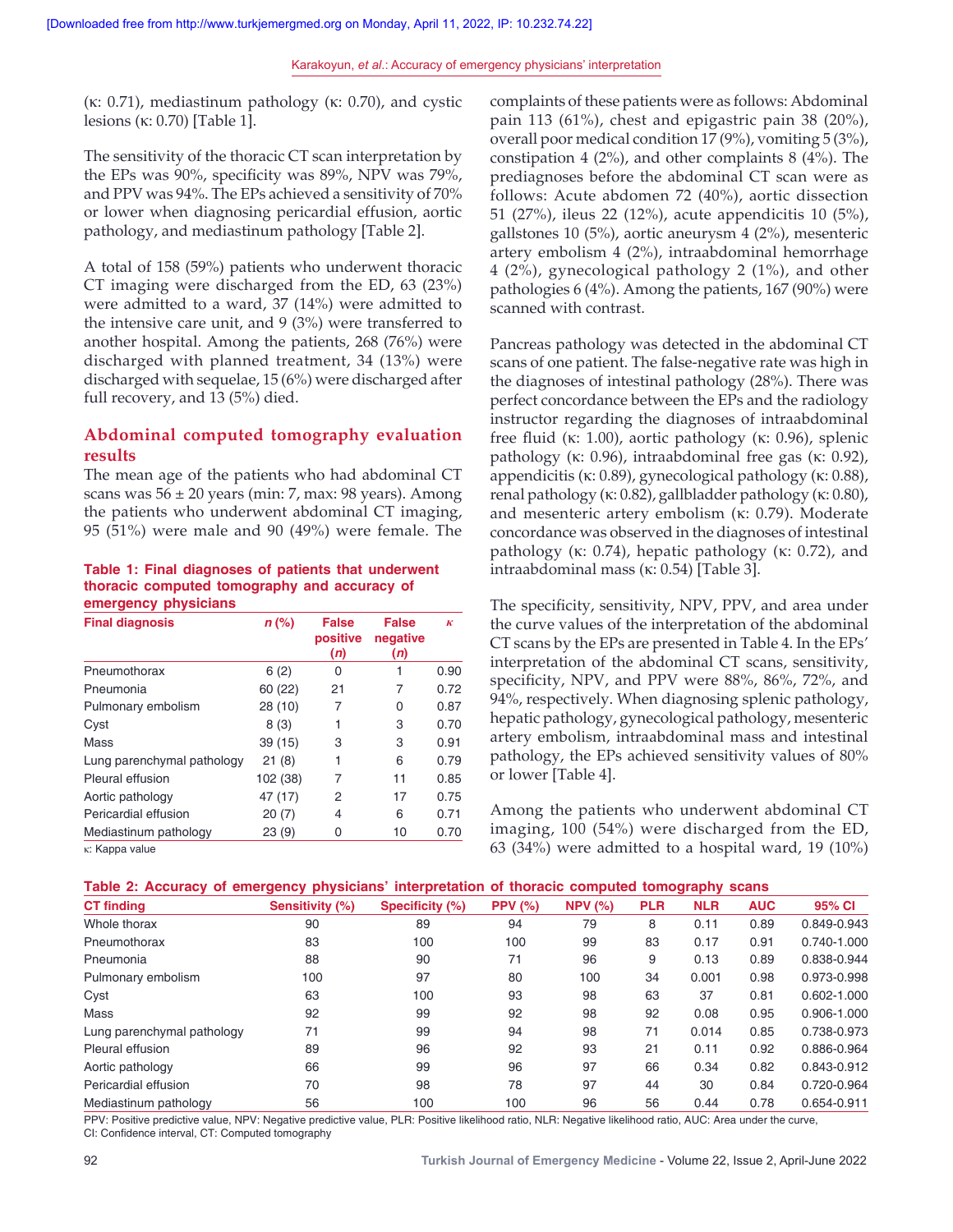were admitted to the intensive care unit, and 3 (2%) were transferred to another hospital. Among the patients, 144 (78%) were discharged with planned treatment, 10 (5%) were discharged with sequelae, 23 (12%) were discharged after full recovery, and 8 (4%) died.

There was no difference between the thorax (p: 0.270) and abdominal (p: 0.995) CT interpretation abilities of EPs [Table 5].

# **Discussion**

In this study, in patients who underwent thoracic or abdominal CT scan in the ED; the accuracy levels of the EPs managing the patient in the interpretation of the urgent‑emergent pathological findings in the CT scan was evaluated. When all of the thorax pathologies were evaluated together; the sensitivity and specificity of EPs were found out to be 90% and 89%, respectively. In terms of particular pathologies, perfect concordance was

#### **Table 3: Final diagnoses of patients that underwent abdominal computed tomography and accuracy of emergency physicians**

| <b>Final Diagnosis</b>     | $n$ (%) | <b>False</b> | <b>False</b><br>positive (n) negative (n) | ĸ    |
|----------------------------|---------|--------------|-------------------------------------------|------|
| Intraabdominal free fluid  | 6(3)    | 0            | O                                         | 1.00 |
| Intraabdominal free gas    | 39 (21) | 3            | 2                                         | 0.92 |
| Intraabdominal mass        | 12(6)   | 3            | 6                                         | 0.54 |
| Aortic pathology           | 13(7)   |              | 0                                         | 0.96 |
| Splenic pathology          | 5(2)    | 0            |                                           | 0.88 |
| Hepatic pathology          | 11 (6)  |              | 4                                         | 0.72 |
| Gallbladder pathology      | 23 (12) | 4            | 4                                         | 0.80 |
| Mesenteric artery embolism | 3(2)    | 0            |                                           | 0.79 |
| Intestinal pathology       | 36 (19) | 4            | 10                                        | 0.74 |
| Appendicitis               | 10(5)   |              |                                           | 0.89 |
| Renal pathology            | 41 (22) | 3            | 8                                         | 0.82 |
| Gynecological pathology    | 15 (8)  | 0            | 3                                         | 0.88 |

κ: Kappa value

found between the EPs and the radiology instructor in the diagnoses of pneumothorax, pulmonary embolism, pleural effusion, parenchymal pathology, and masses. Moreover, the sensitivity values in the diagnosis of these pathologies were >80%. Conversely, moderate concordance was achieved in the diagnoses of aortic pathology, pericardial effusion, pneumonia, cysts, and mediastinum pathology. The sensitivity values in the diagnoses of aortic pathology, pericardial effusion, and mediastinum pathology were 70% or lower.

When all of the abdominal pathologies were evaluated together; the sensitivity and specificity of EPs were found out to be 88% and 86%, respectively. In terms of particular pathologies, perfect concordance was found between the EPs and the radiology instructor in the diagnoses of aortic pathology, appendicitis, intraabdominal free gas, and intraabdominal free fluid. Moreover, the sensitivity values in the diagnosis of these pathologies were above 90%. Conversely, moderate concordance was achieved in the diagnoses of intraabdominal mass, hepatic, and intestinal pathologies. In addition, the sensitivity values in the splenic pathology, hepatic and intestinal pathologies, gynecologic pathology, intraabdominal mass, and mesenteric artery embolism were 80% or lower. According to these findings, it was concluded that the interpretation errors of EPs were in rarer diseases.

Interpretation errors have been investigated in many studies.<sup>[4-8]</sup> Studies investigating the inconsistencies in the CT evaluation of consulting radiologists found that such rates varied between 1.2% and 10%.<sup>[4-6]</sup> The most common misinterpretations were found to be in blood clots (13.8%) (e.g., pulmonary embolism and deep vein thrombosis), colitis (8.3%), misplaced tubes and other devices  $(6.9\%)$ , and pyelonephritis  $(5.5\%)$ .<sup>[4]</sup> In a study involving patients with nontraumatic abdominal pain, the discrepancy rates of emergency medicine and

|  |  | Table 4: Accuracy of emergency physicians' interpretation of abdominal computed tomography scans |  |  |  |
|--|--|--------------------------------------------------------------------------------------------------|--|--|--|
|--|--|--------------------------------------------------------------------------------------------------|--|--|--|

|                               |                 |                 |           |        |            | -----      |            |                 |
|-------------------------------|-----------------|-----------------|-----------|--------|------------|------------|------------|-----------------|
| <b>CT</b> finding             | Sensitivity (%) | Specificity (%) | PPV $(%)$ | NPV(%) | <b>PLR</b> | <b>NLR</b> | <b>AUC</b> | 95% CI          |
| Whole abdomen                 | 88              | 86              | 94        | 72     | 6.2        | 0.13       | 0.87       | 0.805-0.935     |
| Intraabdominal free fluid     | 95              | 98              | 92        | 98     | 45         | 0.05       | 0.96       | $0.922 - 1.000$ |
| Intraabdominal free gas       | 100             | 100             | 100       | 100    | 100        | 0.001      | 1.00       | 1.000-1.000     |
| Intraabdominal mass           | 50              | 98              | 66        | 96     | 25         | 0.51       | 0.74       | 0.558-0.925     |
| Aortic pathology              | 100             | 99              | 92        | 100    | 100        | 0.001      | 0.99       | 0.990-1.000     |
| Splenic pathology             | 80              | 100             | 100       | 99     | 80         | 0.20       | 0.90       | $0.691 - 1.000$ |
| Hepatic pathology             | 63              | 99              | 87        | 97     | 63         | 0.37       | 0.81       | 0.639-0.991     |
| Gallbladder pathology         | 83              | 97              | 82        | 97     | 33         | 0.18       | 0.90       | 0.808-0.993     |
| Mesenteric artery<br>embolism | 66              | 100             | 100       | 99     | 66         | 0.33       | 0.83       | 0.506-1.000     |
| Intestinal pathology          | 77              | 97              | 86        | 93     | 26         | 0.34       | 0.84       | 0.758-0.938     |
| Appendicitis                  | 90              | 99              | 90        | 99     | 90         | 0.10       | 0.94       | 0.838-1.000     |
| Renal pathology               | 83              | 97              | 89        | 95     | 20         | 0.18       | 0.90       | 0.831-0.971     |
| Gynecological pathology       | 80              | 100             | 100       | 98     | 80         | 0.20       | 0.90       | 0.779-1.000     |

PPV: Positive predictive value, NPV: Negative predictive value, PLR: Positive likelihood ratio, NLR: Negative likelihood ratio, AUC: Area under the curve, CI: Confidence interval, CT: Computed tomography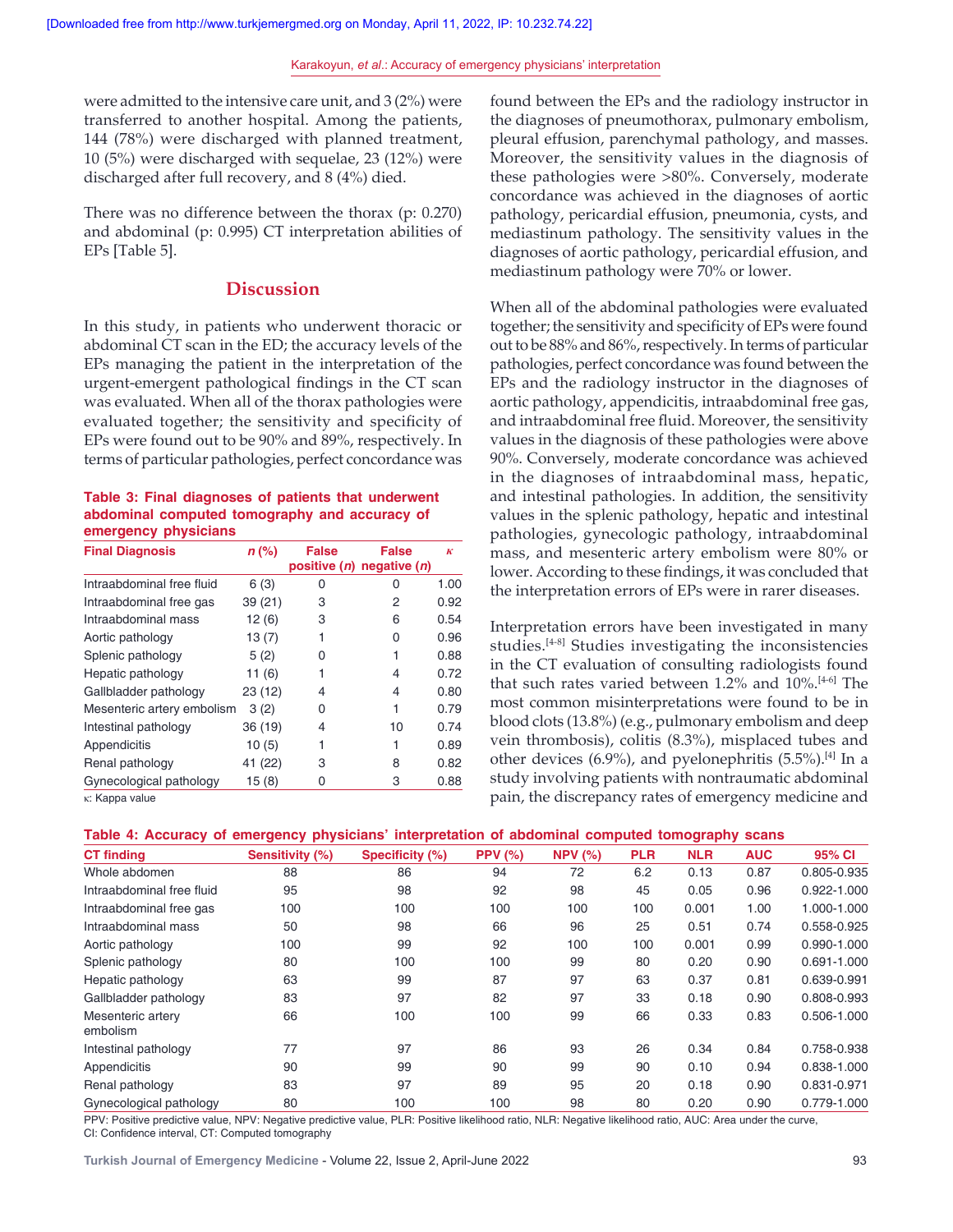Karakoyun, *et al*.: Accuracy of emergency physicians' interpretation

|  | Table 5: Interpretation accuracy levels of emergency physicians |  |  |  |  |
|--|-----------------------------------------------------------------|--|--|--|--|
|--|-----------------------------------------------------------------|--|--|--|--|

| Interpreter              | <b>First EP</b> | <b>Second EP</b> | <b>Third EP</b> | <b>Fourth EP</b> | <b>Fifth EP</b> | <b>Sixth EP</b> | <b>Seventh EP</b> | <b>Eighth EP</b> |
|--------------------------|-----------------|------------------|-----------------|------------------|-----------------|-----------------|-------------------|------------------|
| Abdominal CTs $(\kappa)$ | 0.642           | 0.642            | 0.635           | 0.773            | 0.725           | 0.516           | 0.792             | 0.727            |
| Thorax CTs $(\kappa)$    | 0.920.          | 0.928            | 0.763           | 0.772            | 0.745           | 0.604           | 0.667             | 0.658            |
|                          |                 |                  |                 |                  |                 |                 |                   |                  |

CTs: Computerized tomography scans, κ: Kappa value, EP: Emergency physician

radiology residents in CT interpretation compared with the final reports of radiologists were found to be 16.7% and 12.2%, respectively. The same study concluded that the discrepancy rates of EPs were high in terms of the pathologies of female genital organs, peritoneum, adrenal glands, and musculoskeletal system, which could be explained by the fact that these organs are difficult to interpret in general.<sup>[9]</sup> A study investigating the accuracy ratios of evaluation of thoracic CT scans showed that EPs diagnosed spontaneous pneumothorax and aortic pathologies with 100% sensitivity and pulmonary embolism with 74.1% sensitivity.<sup>[10]</sup> In a study that compared thoracic radiologists with radiology residents and EPs with regard to the diagnosis of pulmonary embolism, high levels of agreement were found between the thoracic radiologists and radiology residents, whereas moderate levels of agreement were found between the thoracic radiologists and EPs.[7] Another study assessing the accuracy of CT scan interpretation in trauma patients found that EPs achieved 100% sensitivity in the diagnosis of pneumothorax and 94% sensitivity in the diagnosis of hemothorax.<sup>[3]</sup> In another study evaluating the accuracy of EPs when interpreting abdominopelvic CT scans, the κ value was found to be 0.77.[11]

In parallel with the increase in the numbers of ED visits, the number of performed imaging method has also increased.[12] CT imaging is widely used in EDs, as it facilitates differential diagnosis and is considered the gold standard in various disorders.<sup>[10-12]</sup> A quick and accurate interpretation of CT scans is crucial for treatment decisions, especially in emergencies. Interpretation of CT scans can sometimes be complicated. In this situation, joint interpretation of the CT scan by the radiologist and clinician may make the recognition of significant abnormalities relatively easy. Clinicians' interpretation of imaging results allows radiologists to provide more careful and urgent reports, enables early referral to other medical specialties, and accelerates the necessary emergency surgery.[13]

# **Conclusion**

When interpreting thoracic CT scans, EPs are highly accurate in the diagnoses of pneumothorax, pulmonary embolism, pleural effusion, lung parenchymal pathology, and masses and moderately accurate in the diagnoses of aortic pathology, pericardial effusion, pneumonia, cysts, and mediastinum pathology. In terms of interpreting abdominal CT scans, EPs are highly accurate in the

diagnoses of intraabdominal free gas and free fluid, aortic pathology, and appendicitis and moderately competent in the diagnoses of mesenteric artery embolism, abdominal mass, splenic pathology, hepatic and intestinal pathologies, and gynecological pathology. The moderate accuracy of EPs may be improved through longer periods of training.

#### **Limitations**

The limitations of our study include the small number of trained EPs and the cross‑sectional sampling of the study patients. Longer and more detailed training programs may improve the accuracy of EPs.

#### **Author contributions statement**

Karakoyun OF: conceptualization (equal), data curation (equal), investigation (equal), methodology (equal), project administration (equal), resources (equal), supervision (equal), validation (equal), visualization (equal), writing-original draft (equal) and writing-review and editing (equal); Kozaci N: conceptualization (lead), data curation (equal), formal analysis (lead), investigation (lead), methodology (lead), project administration (lead), resources (lead), software (lead), supervision (lead), validation (equal), visualization (lead), writing‑original draft (equal) and writing‑review and editing (equal); Avci M: conceptualization (equal), data curation (equal), investigation (equal), methodology (equal), project administration (equal), resources (equal), supervision (equal), validation (equal), visualization (equal), writing‑original draft (equal) and writing-review and editing (equal); Uzunay H: data curation, editing, investigation.

#### **Conflicts of interest**

None Declared.

#### **Ethical approval**

This study was initiated in the emergency department of Antalya Education and Research Hospital following the hospital's own ethics committee approval (No: 11/02 Date: 23.06.2017).

#### **Consent to participate**

Verbal and written consent was obtained from all participants.

**Funding**

None.

## **References**

- 1. Swartzberg K, Goldstein LN. High positive computed tomography yields in the emergency department might not be a positive finding. S Afr Med J 2018;108:230-4.
- 2. IkegamiY, SuzukiT, NemotoC, TsukadaY, HasegawaA, Shimada J, *et al*. Establishment and implementation of an effective rule for the interpretation of computed tomography scans by emergency physicians in blunt trauma. World J Emerg Surg 2014;9:40.
- 3. Kartal ZA, Kozacı N, Çekiç B, Beydilli İ, Akçimen M, Güven DS, *et al.* CT interpretations in multiply injured patients: Comparison of emergency physicians and on‑call radiologists.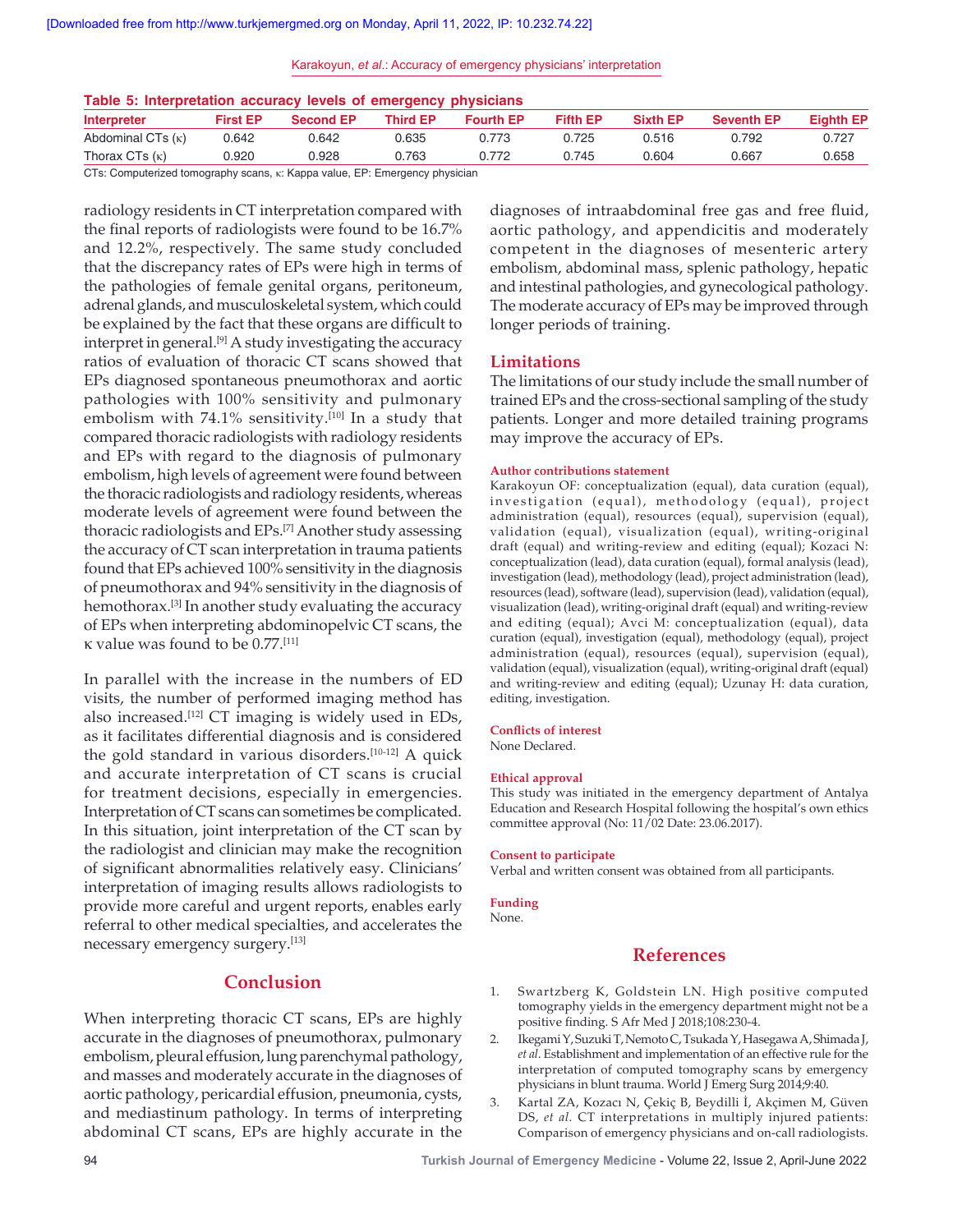#### Karakoyun, *et al*.: Accuracy of emergency physicians' interpretation

Am J Emerg Med 2016;34:2331‑5.

- 4. Wildman‑Tobriner B, Allen BC, Maxfield CM. Common resident errors when interpreting computed tomography of the abdomen and pelvis: A review of types, pitfalls, and strategies for improvement. Curr Probl Diagn Radiol 2019;48:4‑9.
- 5. Walls J, Hunter N, Brasher PM, Ho SG. The DePICTORS Study: Discrepancies in preliminary interpretation of CT scans between on‑call residents and staff. Emerg Radiol 2009;16:303‑8.
- 6. Ruchman RB, Jaeger J, Wiggins EF 3rd, Seinfeld S, Thakral V, Bolla S, *et al.* Preliminary radiology resident interpretations versus final attending radiologist interpretations and the impact on patient care in a community hospital. AJR Am J Roentgenol 2007;189:523‑6.
- 7. Hochhegger B, Alves GR, Chaves M, Moreira AL, Kist R, Watte G, *et al.* Interobserver agreement between radiologists and radiology residents and emergency physicians in the detection of PE using CTPA. Clin Imaging 2014;38:445‑7.
- 8. Harding J, Craig M, Jakeman N, Young R, Jabarin C, Kendall J. Emergency physician interpretation of head CT in trauma and suspected subarachnoid haemorrhage‑is it viable? An audit of current practice. Emerg Med J 2010;27:116‑20.
- 9. Kang MJ, Sim MS, Shin TG, Jo IJ, Song HG, Song KJ, *et al.* Evaluating the accuracy of emergency medicine resident interpretations of abdominal CTs in patients with non-traumatic abdominal pain. J Korean Med Sci 2012;27:1255‑60.
- 10. Guven R, Akca AH, Caltili C, Sasmaz MI, Kaykisiz EK, Baran S, *et al.* Comparing the interpretation of emergency department computed tomography between emergency physicians and attending radiologists: A multicenter study. Niger J Clin Pract 2018;21:1323‑9.
- 11. Bagheri-Hariri S, Ayoobi-Yazdi N, Afkar M, Farahmand S, Arbab M, Shahlafar N, *et al.* Abdominal and pelvic CT scan interpretation of emergency medicine physicians compared with radiologists' report and its impact on patients' outcome. Emerg Radiol 2017;24:675‑80.
- 12. Selvarajan SK, Levin DC, Parker L. The increasing use of emergency department imaging in the United States: Is it appropriate? AJR Am J Roentgenol 2019;213:W180-4.
- 13. Evans O, Rea B, Shareef T. Identifying emergency pathology on abdominopelvic CT for non-radiologists. Br J Hosp Med (Lond) 2019;80:C140‑5.